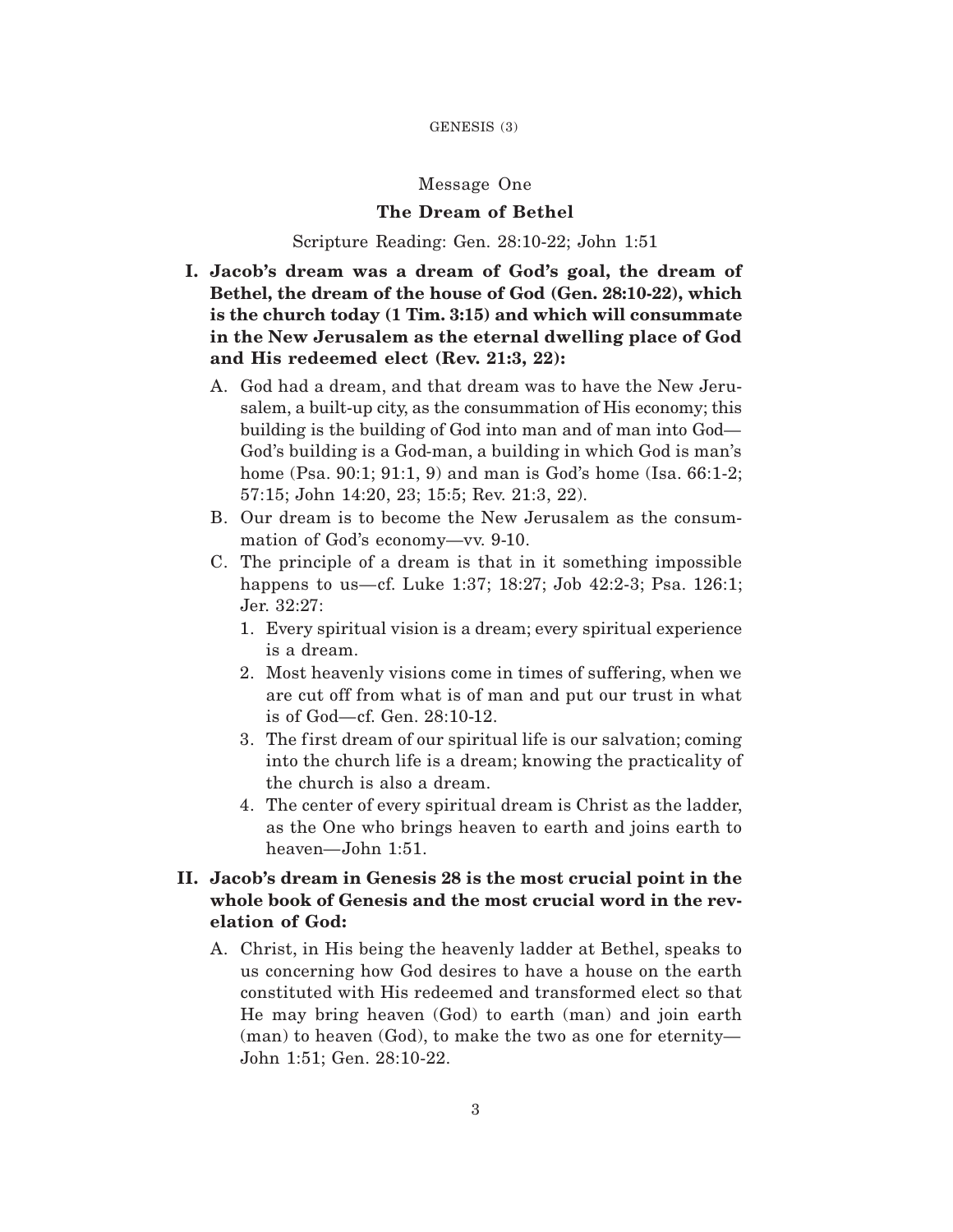#### CRYSTALLIZATION-STUDY OUTLINES

Message One (continuation)

- B. In the account of Jacob's dream, the stone (vv. 11, 18, 22), the pillar (v. 18), the house of God (vv. 17, 19, 22), and the oil (v. 18) are outstanding items and are the basic factors with which the Bible is composed:
	- 1. The stone symbolizes Christ as the foundation stone, the topstone, and the cornerstone for God's building, His spiritual house—Isa. 28:16; Zech. 4:7; Acts 4:10-12.
	- 2. It also symbolizes the transformed man, who has been constituted with Christ as the transforming element to be the material for the building of God's house (Gen. 2:12; Matt. 16:18; John 1:42; 1 Cor. 3:12; 1 Pet. 2:5; Rev. 21:11, 18-20), which is the church today  $(1 \text{ Tim. } 3:15)$  and which will consummate in the New Jerusalem as the eternal dwelling place of God and His redeemed elect (Rev. 21:3, 22; John 14:23).
	- 3. Jacob used a stone for a pillow, signifying that the divine element of Christ constituted into our being through our subjective experience of Him becomes a pillow for our rest (which includes satisfaction), the solid support within us cf. Matt. 11:28.
	- 4. After awaking from his dream, Jacob set up the pillowstone as a pillar, signifying that the Christ whom we have experienced, who has been wrought into us, and on whom we rest becomes the material and the support for God's building, God's house—cf. 1 Kings 7:17, 21; Gal. 2:9; Rev. 3:12.
	- 5. Eventually, Jacob poured oil, a symbol of the Spirit as the consummation of the Triune God reaching man (Exo. 30:23-30; Luke 4:18), on the pillar, symbolizing that the transformed man is one with the Triune God and expresses Him.
	- 6. That stone became Bethel, the house of God (Gen. 28:17, 19, 22):
		- a. God's house is the mutual dwelling place of God and His redeemed (John 14:2, 23)—man as God's dwelling place (Isa. 66:1-2; 1 Cor. 3:16; Eph. 2:22; Heb. 3:6; Rev. 21:3) and God as man's dwelling place (Psa. 90:1; 91:1; John 15:5; Rev. 21:22).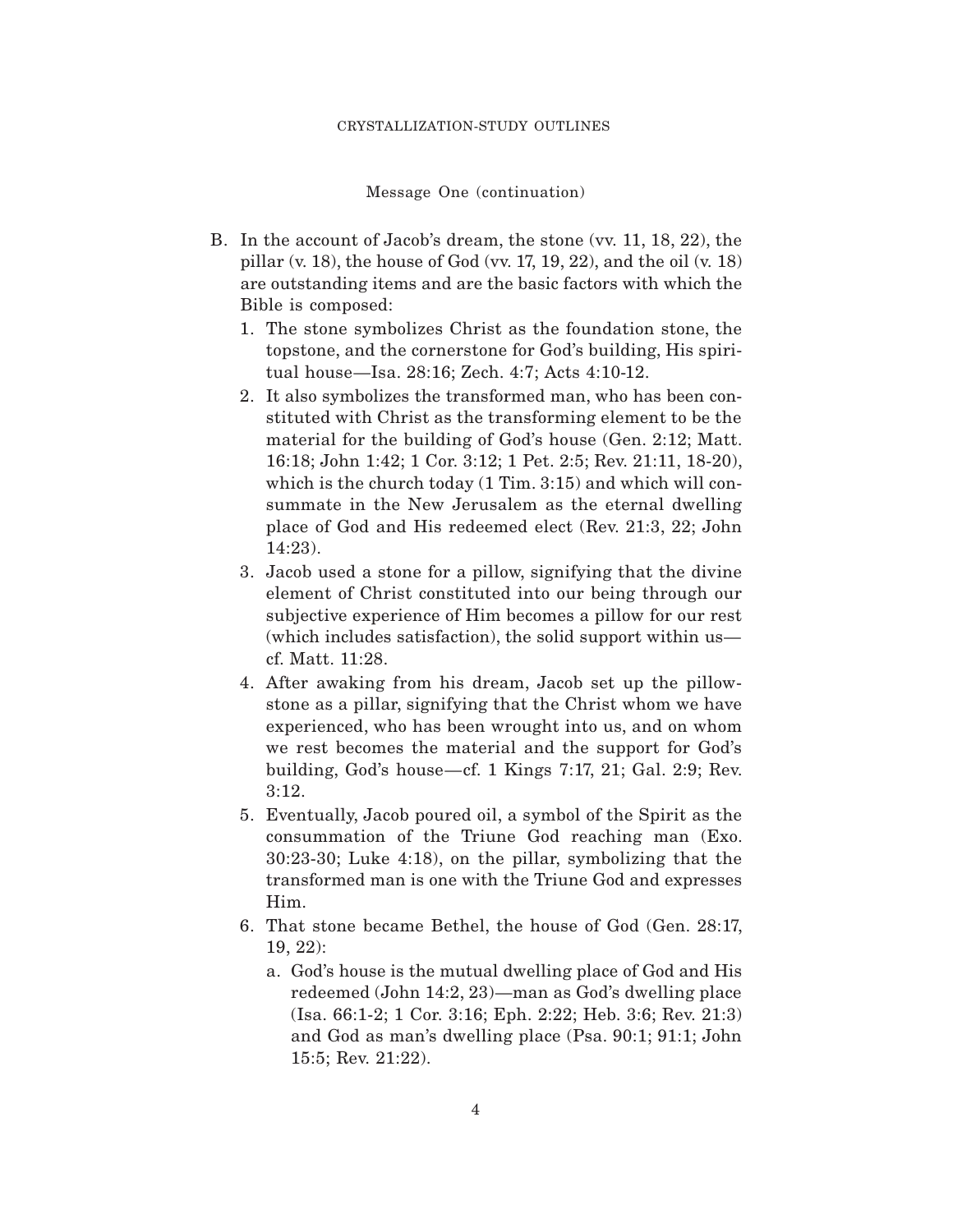#### GENESIS (3)

#### Message One (continuation)

- b. Hence, the house of God is constituted of God and man mingled together as one; in God's house God expresses Himself in humanity, and both God and man find mutual and eternal satisfaction and rest—Psa. 132:13-14.
- 7. Today in the church life we are in the reality of Bethel, in the fulf illment of Jacob's dream with the heavenly ladder, the stone, the pillar, God's house, and the oil; this will consummate in the New Jerusalem as the eternal Bethel, the eternal house of God—1 Tim. 3:15; Rev. 21:3, 22.
- 8. The house of God is constituted of God and man united, mingled, and incorporated together as one—John 14:23; 1 John 4:15-16; cf. Acts 17:24.
- **III. "And he dreamed that there was a ladder set up on the earth, and its top reached to heaven; and there the angels of God were ascending and descending on it" (Gen. 28:12); "and He said to him, Truly, truly, I say to you, You shall see heaven opened and the angels of God ascending and descending on the Son of Man" (John 1:51):**
	- A. The ladder is the center, the focus, of Jacob's dream; this dream is a revelation of Christ, for Christ is the reality of the ladder that Jacob saw.
	- B. Christ as the Son of Man, in His humanity, is the ladder set up on earth that brings heaven (God) to earth (man) and joins earth and heaven as one—cf. 14:6:
		- 1. By His coming through incarnation, the Lord Jesus brought God into man—1:14.
		- 2. By His going through death and resurrection, the Lord Jesus brought man into God—14:6, 20.
	- C. Our regenerated spirit, which is God's dwelling place today (Eph. 2:22), is the base on earth where Christ as the heavenly ladder has been set up (Gen. 28:12; 2 Tim. 4:22); hence, whenever we turn to our spirit, we experience Christ as the ladder bringing God to us and us to God:
		- 1. "Having therefore, brothers, boldness for entering the Holy of Holies in the blood of Jesus"—Heb. 10:19:
			- a. The Holy of Holies today is in heaven, where the Lord Jesus is (9:12, 24); how, then, can we enter the Holy of Holies while we are still on earth?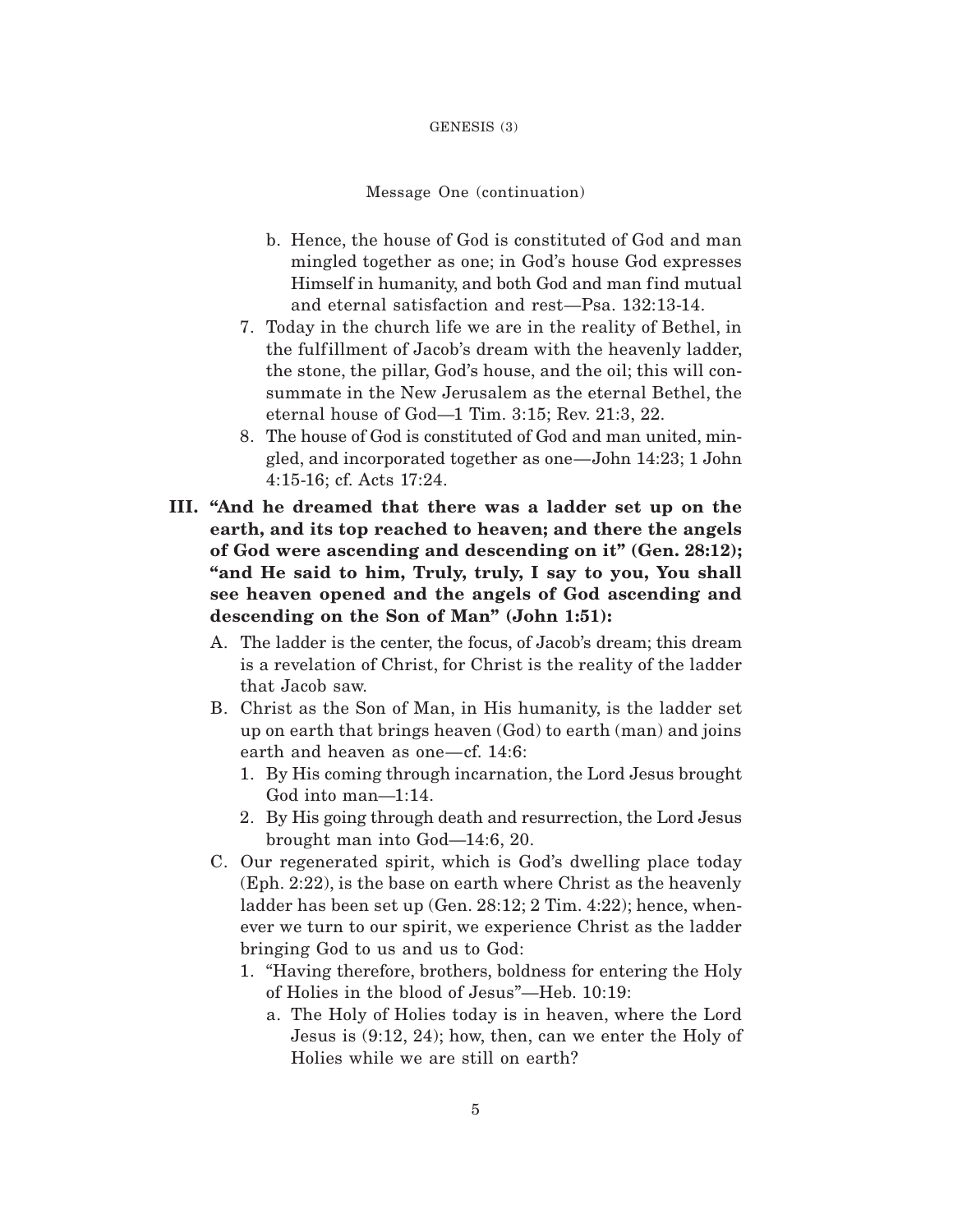#### CRYSTALLIZATION-STUDY OUTLINES

Message One (continuation)

- b. The secret is our spirit, referred to in Hebrews 4:12; the very Christ who is in heaven is now also in our spirit— 2 Tim. 4:22.
- c. As the heavenly ladder (Gen. 28:12; John 1:51), He joins our spirit to heaven and brings heaven into our spirit; hence, whenever we turn to our spirit, we enter into the Holy of Holies; there we meet with God, who is on the throne of grace.
- 2. "Let us therefore come forward with boldness to the throne of grace that we may receive mercy and find grace for timely help"—Heb. 4:16:
	- a. Undoubtedly, the throne mentioned here is the throne of God, which is in heaven (Rev. 4:2); the throne of God is the throne of authority toward all the universe (Dan. 7:9; Rev. 5:1).
	- b. But toward us, the believers, it becomes the throne of grace, signif ied by the expiation cover (the mercy seat) within the Holy of Holies (Exo. 25:17, 21); this throne is the throne of both God and the Lamb (Rev. 22:1).
	- c. How can we come to the throne of God and of the Lamb, Christ, in heaven while we still live on earth? The secret is our spirit, referred to in Hebrews 4:12.
	- d. The very Christ who is sitting on the throne in heaven (Rom. 8:34) is also now in us (v. 10), that is, in our spirit (2 Tim. 4:22), where the habitation of God is (Eph. 2:22).
	- e. At Bethel, the house of God, the habitation of God, which is the gate of heaven, Christ is the ladder that joins earth to heaven and brings heaven to earth (Gen. 28:12-17; John 1:51); since today our spirit is the place of God's habitation, it is now the gate of heaven, where Christ is the ladder that joins us, the people on earth, to heaven and brings heaven to us.
	- f. Hence, whenever we turn to our spirit, we enter through the gate of heaven and touch the throne of grace in heaven through Christ as the heavenly ladder.
- D. Where this ladder is, there are an open heaven, the transformed man, the anointing upon this man, and the building up of the house of God with this man.